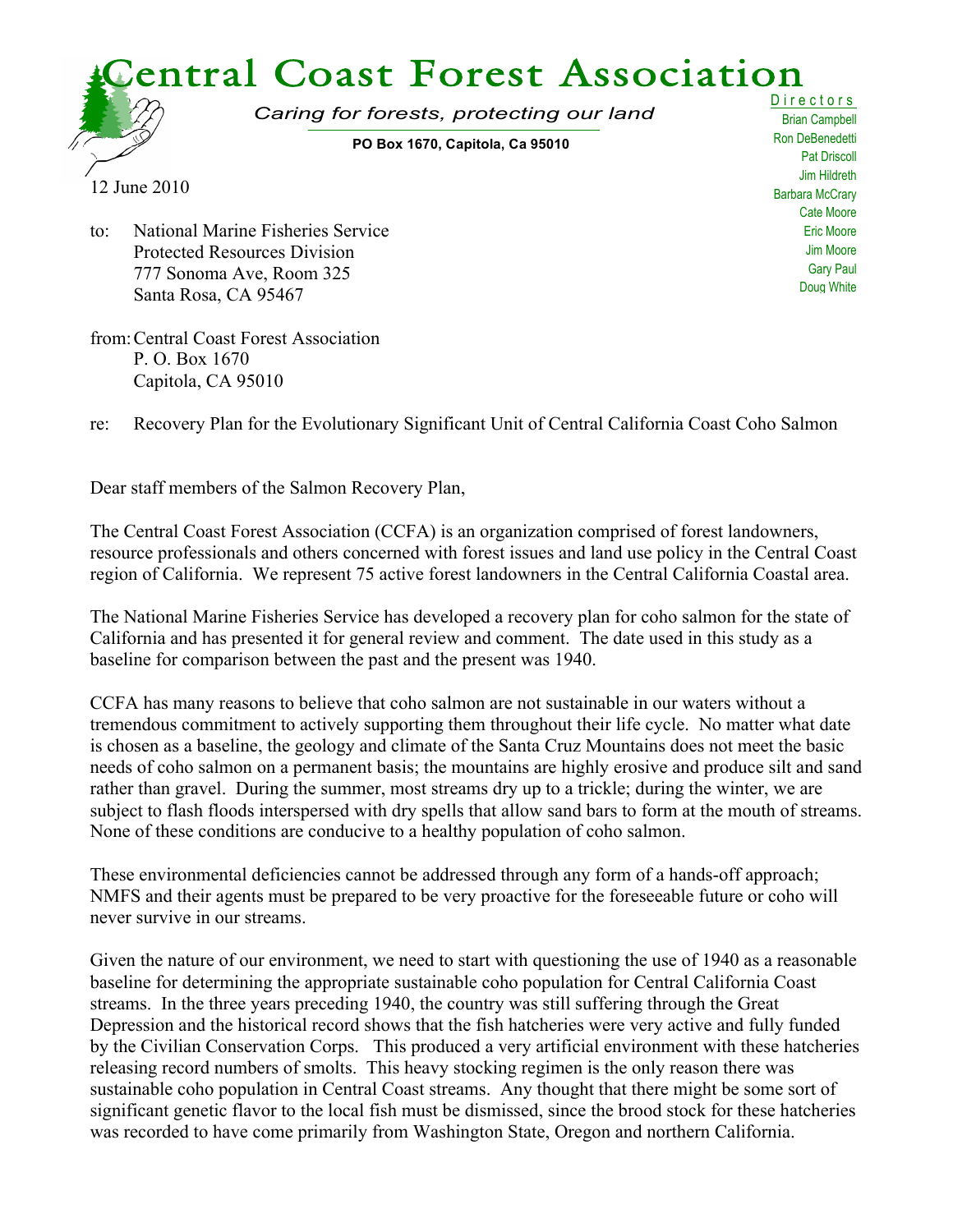("Assessment of the Southern Range Limit of North American Coho Salmon: Difficulties in Establishing Natural Range Boundaries", Kaczynski and Alvarado, Fisheries Magazine, August 2006)

It is well known that coho salmon have a very rigid three year life cycle. They spawn in fresh water, go to sea to grow and mature, then return to fresh water to spawn and die. If they cannot get back into their spawning streams on their schedule, they die without reproducing, thus losing that year's breeding stock for that location. With an invariable three year cycle, we are talking about 1/3 of the stream's population at risk in one shot. This is unsupportable in the long term. If coho are to be cultivated in our streams, NMFS must commit to keeping their selected coho-bearing streams open to the sea during spawning season and during the period that the smolts go to sea. This means NMFS will need to find some way to dredge the mouths of these streams, since sand bars frequently form there.

Even if the stream mouths are clear, NMFS must recognize that the central coast is also much more subject to drought cycles than the north coast. Somehow, NMFS must work to ensure that there is water flowing in these streams, even during droughts.

The watersheds must be managed to favor ground water retention over vegetation. According to "Tree Farmer" magazine , (DeCoster and Herrington, 1988):

## *" A medium sized tree (40-50 feet tall) will take 10,000 gallons (83,000 pounds) of water from the soil in a growing season."*

That water does not return back to the soil. The tree draws it up and releases it to the atmosphere when it is done. It will not get replenished until the rains begin once more in October or November. Ten thousand gallons per tree multiplied by all of the trees in a watershed adds up to a tremendous amount of water. This figure is also represents a very modestly sized tree when one is talking about the trees of a redwood forest. Redwoods routinely grow well over one hundred feet tall, are among the fastest growing of tree species, and use commensurately more water. Reducing the vegetation stocking will release much of this water back to the streams.

Once we get the water back into the streams, we must then address the structure of the stream itself. Research suggests that these streams need several features: deep, cool pools, gravel beds, places where the water gets aerated. The stream and its banks need to provide habitat for not merely the salmon, but also its food. Once again, we are not going to get these features by just standing back and letting nature work unaided. The Central Coast geology is based on shales, sandstones and mudstones. Erosion action in these rocks produces sand and silt far more often than it produces gravel beds. We are going to have to get into those streams and aggressively terra-form sections of them to create ideal breeding and nursery habitat.

Once we get those salmon out to sea, we then need to address ocean habitat and its threats if we are to have a sustainable coho population. Pinipeds are completely protected by the federal government, even though the local populations have rebounded to more than a sustainable level. Observations from the Scott Creek hatchery have noted an approximate 2% return rate of adult coho and 90% of these surviving fish have piniped bite marks on them. Seals and sea lions are aggressive, effective predators. The fish are running a gauntlet when trying to return to their spawning streams and, when the streams are blocked by sandbars, they are a captive lunch for the seals. NMFS is going to have to make a value judgment of which is more important, pinipeds or salmon, then act accordingly.